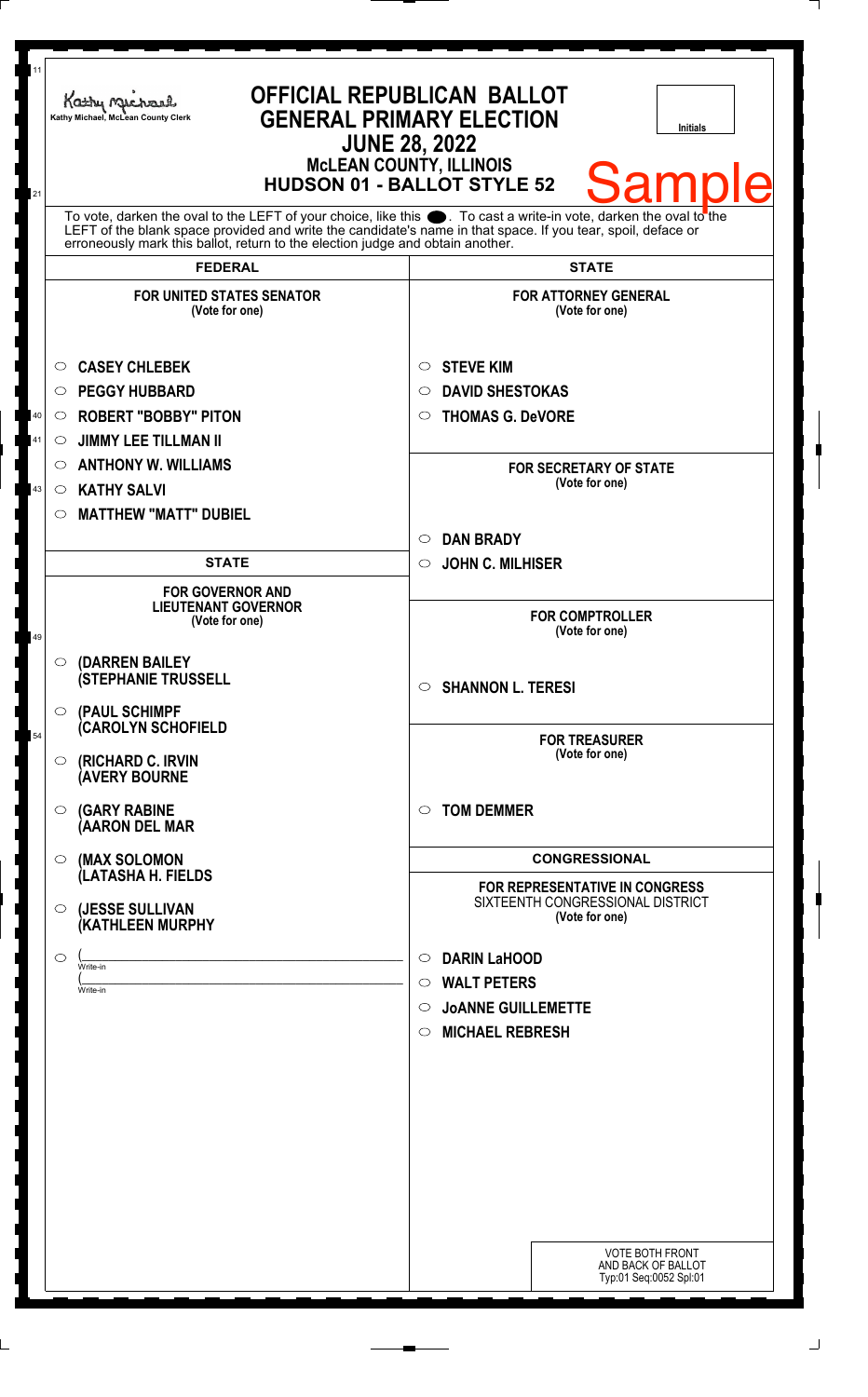|                                                                                                                            | <b>OFFICIAL REPUBLICAN BALLOT - GENERAL PRIMARY ELECTION - JUNE 28, 2022</b>                                                        |
|----------------------------------------------------------------------------------------------------------------------------|-------------------------------------------------------------------------------------------------------------------------------------|
| <b>LEGISLATIVE</b>                                                                                                         | <b>JUDICIAL</b>                                                                                                                     |
| <b>FOR STATE SENATOR</b><br>FIFTY-THIRD LEGISLATIVE DISTRICT<br>(Vote for one)                                             | FOR JUDGE OF THE CIRCUIT COURT<br>ELEVENTH JUDICIAL CIRCUIT<br>(To fill the vacancy of the Hon. Scott Drazewski)<br>(Vote for one)  |
| <b>JASON BARICKMAN</b><br>$\circ$                                                                                          | <b>CARLA BARNES</b><br>$\circ$                                                                                                      |
| <b>REPRESENTATIVE</b>                                                                                                      |                                                                                                                                     |
| <b>FOR REPRESENTATIVE</b><br>IN THE GENERAL ASSEMBLY<br>ONE HUNDRED AND FIFTH<br>REPRESENTATIVE DISTRICT<br>(Vote for one) | FOR JUDGE OF THE CIRCUIT COURT<br>ELEVENTH JUDICIAL CIRCUIT<br>(To fill the vacancy of the Hon. Paul G. Lawrence)<br>(Vote for one) |
| <b>DONALD RAY RIENTS</b><br>$\circ$                                                                                        | <b>DON KNAPP</b><br>$\circ$                                                                                                         |
| <b>DENNIS TIPSWORD, JR.</b><br>$\circ$                                                                                     | <b>AMY McFARLAND</b><br>$\circ$                                                                                                     |
| <b>MIKE KIRKTON</b><br>$\circ$                                                                                             |                                                                                                                                     |
| <b>KYLE HAM</b><br>$\circ$                                                                                                 | <b>PRECINCT</b>                                                                                                                     |
| <b>COUNTY</b>                                                                                                              | FOR PRECINCT COMMITTEEPERSON<br>HUDSON 01                                                                                           |
| <b>FOR COUNTY CLERK</b>                                                                                                    | (Vote for one)                                                                                                                      |
| (Vote for one)                                                                                                             | <b>JAMES S. FISHER</b><br>$\circ$                                                                                                   |
| <b>KATHY MICHAEL</b><br>$\circ$                                                                                            |                                                                                                                                     |
| <b>FOR COUNTY TREASURER</b><br>(Vote for one)                                                                              |                                                                                                                                     |
| <b>REBECCA C. McNEIL</b><br>$\circ$                                                                                        |                                                                                                                                     |
| <b>FOR COUNTY SHERIFF</b><br>(Vote for one)                                                                                |                                                                                                                                     |
| <b>MATT LANE</b><br>◯                                                                                                      |                                                                                                                                     |
| <b>REGIONAL OFFICE</b><br>OF EDUCATION                                                                                     |                                                                                                                                     |
| FOR REGIONAL SUPERINTENDENT OF SCHOOLS<br>(DeWITT, LIVINGSTON, LOGAN AND McLEAN COUNTIES)<br>(Vote for one)                |                                                                                                                                     |
| <b>MARK E. JONTRY</b><br>◯                                                                                                 |                                                                                                                                     |
| <b>COUNTY BOARD</b>                                                                                                        |                                                                                                                                     |
| <b>FOR COUNTY BOARD MEMBER</b><br><b>COUNTY BOARD DISTRICT 1</b><br>(Vote for not more than two)                           |                                                                                                                                     |
| <b>ADAM REEVES</b><br>◯                                                                                                    |                                                                                                                                     |
| $\circ$                                                                                                                    | YOU HAVE NOW                                                                                                                        |
| Write-in                                                                                                                   | <b>COMPLETED VOTING</b>                                                                                                             |
|                                                                                                                            | VOTE BOTH FRONT                                                                                                                     |
|                                                                                                                            | AND BACK OF BALLOT<br>Typ:01 Seq:0052 Spl:01                                                                                        |

 $\perp$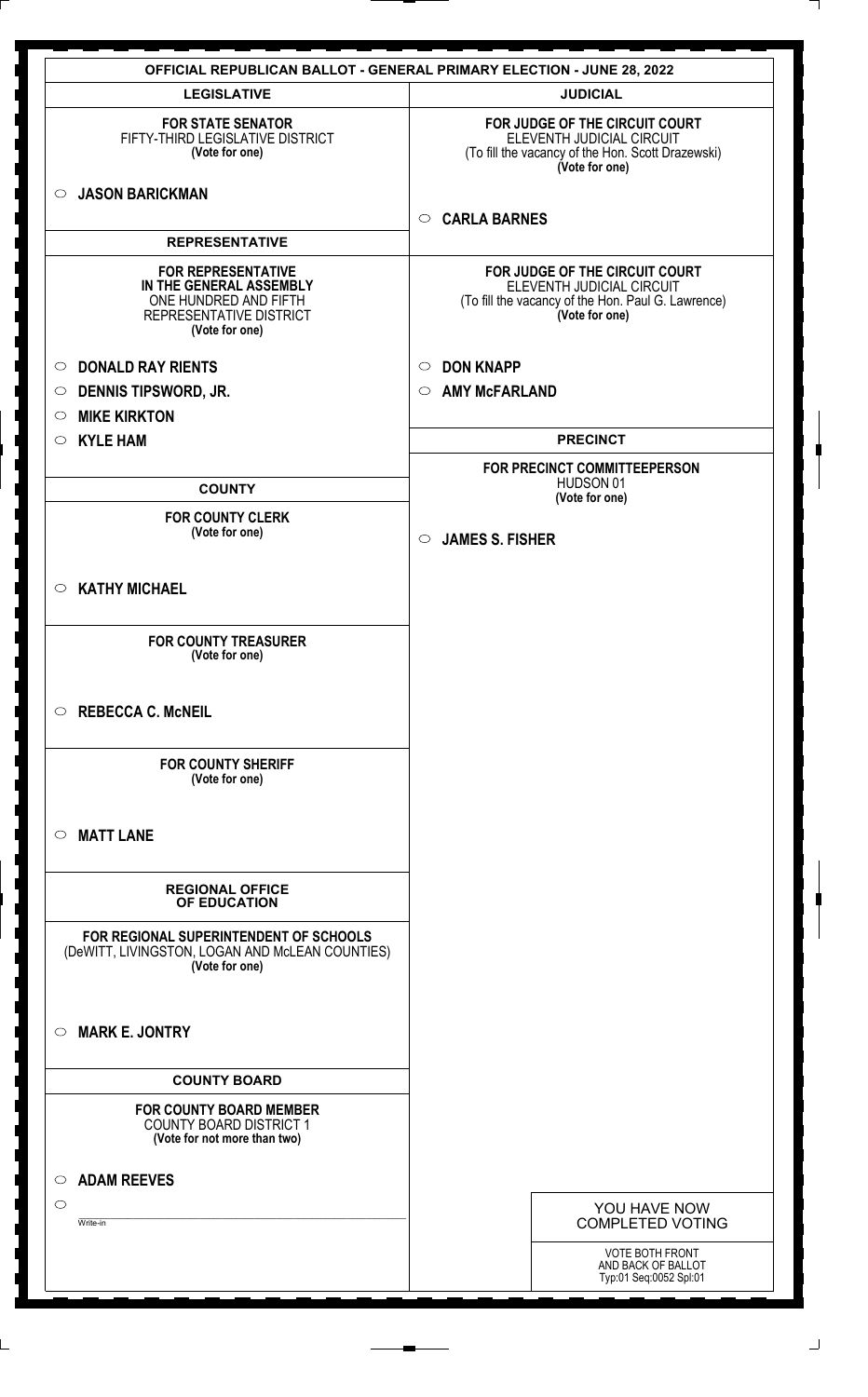| 11             | Kathy Michael<br>Kathy Michael, McLean County Clerk                                                                                                                                                                                                                                                                                   | <b>OFFICIAL REPUBLICAN BALLOT</b><br><b>GENERAL PRIMARY ELECTION</b><br><b>Initials</b><br><b>JUNE 28, 2022</b><br><b>McLEAN COUNTY, ILLINOIS</b><br><b>Sample</b><br><b>HUDSON 01 - BALLOT STYLE 53</b> |
|----------------|---------------------------------------------------------------------------------------------------------------------------------------------------------------------------------------------------------------------------------------------------------------------------------------------------------------------------------------|----------------------------------------------------------------------------------------------------------------------------------------------------------------------------------------------------------|
| 21             | To vote, darken the oval to the LEFT of your choice, like this ●. To cast a write-in vote, darken the oval to the<br>LEFT of the blank space provided and write the candidate's name in that space. If you tear, spoil, deface or<br>erroneously mark this ballot, return to the election judge and obtain another.<br><b>FEDERAL</b> | <b>STATE</b>                                                                                                                                                                                             |
|                | <b>FOR UNITED STATES SENATOR</b><br>(Vote for one)                                                                                                                                                                                                                                                                                    | <b>FOR ATTORNEY GENERAL</b><br>(Vote for one)                                                                                                                                                            |
| 40<br>41<br>44 | <b>CASEY CHLEBEK</b><br>$\circ$<br><b>PEGGY HUBBARD</b><br>O<br><b>ROBERT "BOBBY" PITON</b><br>$\circ$<br><b>JIMMY LEE TILLMAN II</b><br>O<br><b>ANTHONY W. WILLIAMS</b><br>O<br><b>KATHY SALVI</b><br>$\circlearrowright$<br><b>MATTHEW "MATT" DUBIEL</b><br>$\circ$                                                                 | <b>STEVE KIM</b><br>$\circ$<br><b>DAVID SHESTOKAS</b><br>◯<br><b>THOMAS G. DeVORE</b><br>$\circ$<br><b>FOR SECRETARY OF STATE</b><br>(Vote for one)                                                      |
| 45             | <b>STATE</b>                                                                                                                                                                                                                                                                                                                          | <b>DAN BRADY</b><br>$\circ$<br><b>JOHN C. MILHISER</b><br>$\circ$                                                                                                                                        |
|                | <b>FOR GOVERNOR AND</b><br><b>LIEUTENANT GOVERNOR</b><br>(Vote for one)                                                                                                                                                                                                                                                               | <b>FOR COMPTROLLER</b><br>(Vote for one)                                                                                                                                                                 |
| 51             | (DARREN BAILEY<br>$\circ$<br><b>(STEPHANIE TRUSSELL</b><br>$\circ$ (PAUL SCHIMPF                                                                                                                                                                                                                                                      | <b>SHANNON L. TERESI</b><br>$\circ$                                                                                                                                                                      |
|                | <b>CAROLYN SCHOFIELD</b><br>$\circ$ (RICHARD C. IRVIN<br><b>(AVERY BOURNE</b>                                                                                                                                                                                                                                                         | <b>FOR TREASURER</b><br>(Vote for one)                                                                                                                                                                   |
|                | $\circ$ (GARY RABINE<br>(AARON DEL MAR                                                                                                                                                                                                                                                                                                | <b>TOM DEMMER</b><br>◯                                                                                                                                                                                   |
|                | $\circ$ (MAX SOLOMON<br>(LATASHA H. FIELDS                                                                                                                                                                                                                                                                                            | <b>CONGRESSIONAL</b><br><b>FOR REPRESENTATIVE IN CONGRESS</b><br>SIXTEENTH CONGRESSIONAL DISTRICT                                                                                                        |
|                | (JESSE SULLIVAN<br>$\circ$<br>(KATHLEEN MURPHY<br>$\circ$<br>Write-in<br>Write-in                                                                                                                                                                                                                                                     | (Vote for one)<br><b>DARIN LaHOOD</b><br>$\circ$<br><b>WALT PETERS</b><br>$\circ$                                                                                                                        |
|                |                                                                                                                                                                                                                                                                                                                                       | <b>JOANNE GUILLEMETTE</b><br>$\circ$<br><b>MICHAEL REBRESH</b><br>$\circ$                                                                                                                                |
|                |                                                                                                                                                                                                                                                                                                                                       |                                                                                                                                                                                                          |
|                |                                                                                                                                                                                                                                                                                                                                       | <b>VOTE BOTH FRONT</b><br>AND BACK OF BALLOT<br>Typ:01 Seq:0053 Spl:01                                                                                                                                   |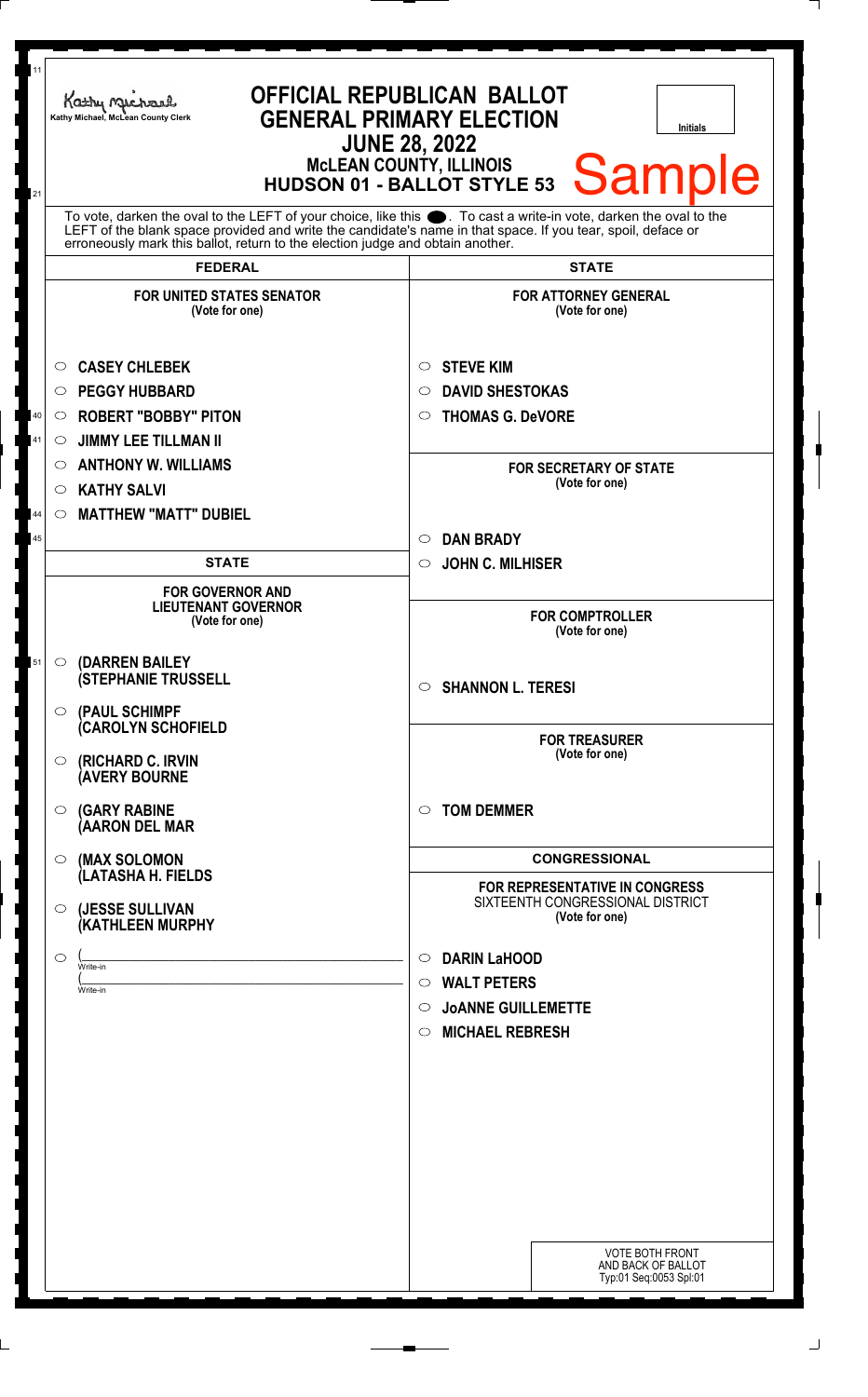| <b>OFFICIAL REPUBLICAN BALLOT - GENERAL PRIMARY ELECTION - JUNE 28, 2022</b>                                   |                                                                                                                                     |
|----------------------------------------------------------------------------------------------------------------|-------------------------------------------------------------------------------------------------------------------------------------|
| <b>LEGISLATIVE</b>                                                                                             | <b>JUDICIAL</b>                                                                                                                     |
| <b>FOR STATE SENATOR</b><br>FORTY-SIXTH LEGISLATIVE DISTRICT<br>(Vote for one)                                 | FOR JUDGE OF THE CIRCUIT COURT<br>ELEVENTH JUDICIAL CIRCUIT<br>(To fill the vacancy of the Hon. Scott Drazewski)<br>(Vote for one)  |
| <b>DESI ANDERSON</b><br>$\circ$                                                                                | <b>CARLA BARNES</b><br>$\circ$                                                                                                      |
| <b>REPRESENTATIVE</b>                                                                                          |                                                                                                                                     |
| <b>FOR REPRESENTATIVE</b><br>IN THE GENERAL ASSEMBLY<br>NINETY-FIRST REPRESENTATIVE DISTRICT<br>(Vote for one) | FOR JUDGE OF THE CIRCUIT COURT<br>ELEVENTH JUDICIAL CIRCUIT<br>(To fill the vacancy of the Hon. Paul G. Lawrence)<br>(Vote for one) |
| <b>SCOTT PRESTON</b><br>$\circ$                                                                                | <b>DON KNAPP</b><br>$\circ$                                                                                                         |
| <b>JAMES S. FISHER</b><br>$\circ$                                                                              | <b>AMY McFARLAND</b><br>$\circ$                                                                                                     |
| <b>COUNTY</b>                                                                                                  | <b>PRECINCT</b>                                                                                                                     |
| <b>FOR COUNTY CLERK</b><br>(Vote for one)                                                                      | FOR PRECINCT COMMITTEEPERSON<br>HUDSON 01<br>(Vote for one)                                                                         |
| <b>KATHY MICHAEL</b><br>$\circ$                                                                                | <b>JAMES S. FISHER</b><br>$\circ$                                                                                                   |
| <b>FOR COUNTY TREASURER</b><br>(Vote for one)                                                                  |                                                                                                                                     |
| <b>REBECCA C. McNEIL</b><br>$\circ$                                                                            |                                                                                                                                     |
| <b>FOR COUNTY SHERIFF</b><br>(Vote for one)                                                                    |                                                                                                                                     |
| <b>MATT LANE</b><br>$\circ$                                                                                    |                                                                                                                                     |
| <b>REGIONAL OFFICE</b><br>OF EDUCATION                                                                         |                                                                                                                                     |
| FOR REGIONAL SUPERINTENDENT OF SCHOOLS<br>(DeWITT, LIVINGSTON, LOGAN AND McLEAN COUNTIES)<br>(Vote for one)    |                                                                                                                                     |
| <b>MARK E. JONTRY</b><br>$\circ$                                                                               |                                                                                                                                     |
| <b>COUNTY BOARD</b>                                                                                            |                                                                                                                                     |
| <b>FOR COUNTY BOARD MEMBER</b><br><b>COUNTY BOARD DISTRICT 1</b><br>(Vote for not more than two)               |                                                                                                                                     |
| <b>ADAM REEVES</b><br>$\circ$<br>$\circ$<br>Write-in                                                           |                                                                                                                                     |
|                                                                                                                | YOU HAVE NOW<br><b>COMPLETED VOTING</b>                                                                                             |
|                                                                                                                | <b>VOTE BOTH FRONT</b><br>AND BACK OF BALLOT<br>Typ:01 Seq:0053 Spl:01                                                              |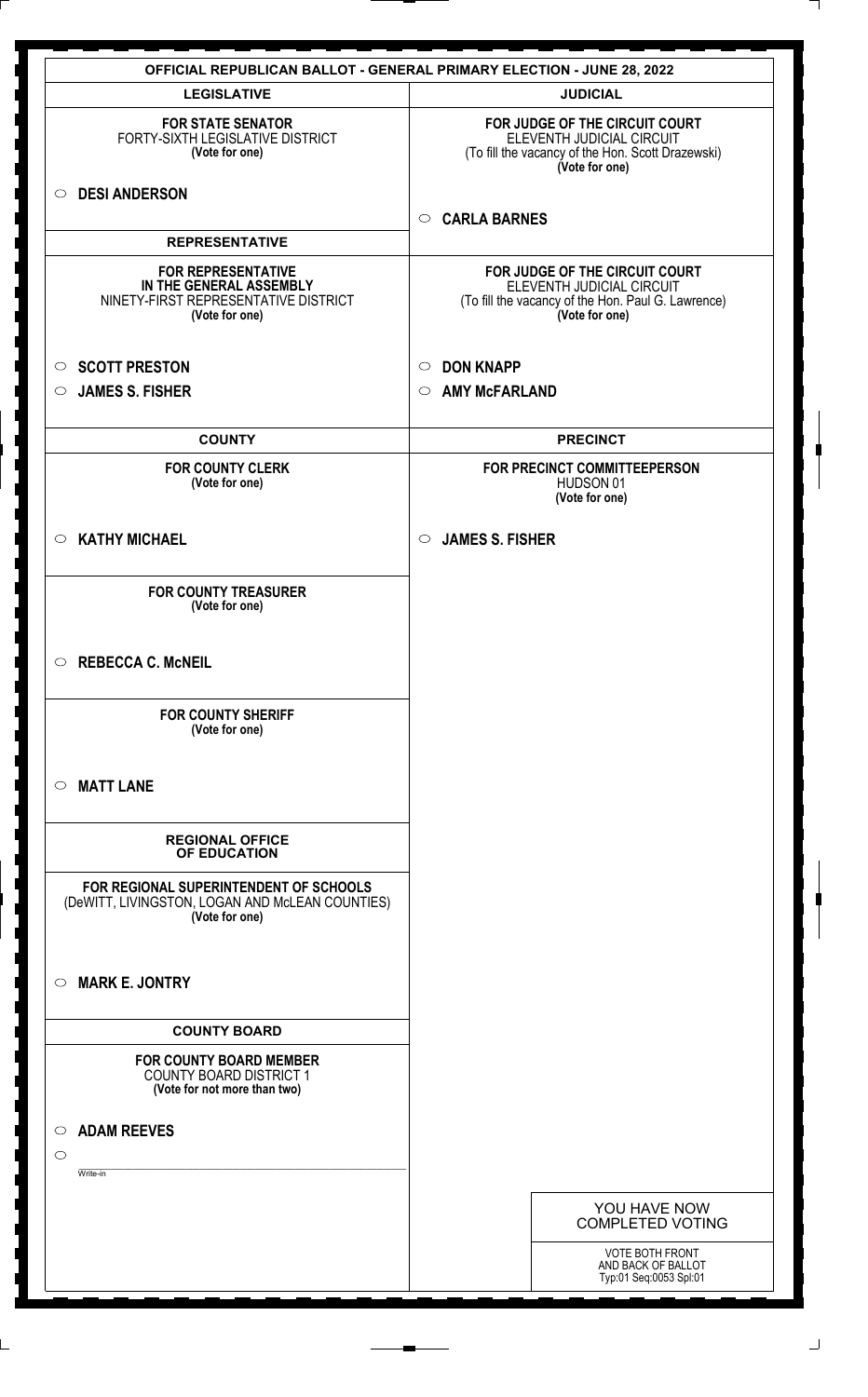| 11<br>21 | Kathy Michael<br>Kathy Michael, McLean County Clerk                                                                                                                                                                                                                                                                                      | <b>OFFICIAL REPUBLICAN BALLOT</b><br><b>GENERAL PRIMARY ELECTION</b><br><b>Initials</b><br><b>JUNE 28, 2022</b><br><b>McLEAN COUNTY, ILLINOIS</b><br><b>Sample</b><br><b>HUDSON 01 - BALLOT STYLE 54</b> |
|----------|------------------------------------------------------------------------------------------------------------------------------------------------------------------------------------------------------------------------------------------------------------------------------------------------------------------------------------------|----------------------------------------------------------------------------------------------------------------------------------------------------------------------------------------------------------|
|          | To vote, darken the oval to the LEFT of your choice, like this $\bullet$ . To cast a write-in vote, darken the oval to the LEFT of the blank space provided and write the candidate's name in that space. If you tear, spoil, deface<br>erroneously mark this ballot, return to the election judge and obtain another.<br><b>FEDERAL</b> | <b>STATE</b>                                                                                                                                                                                             |
|          | <b>FOR UNITED STATES SENATOR</b><br>(Vote for one)                                                                                                                                                                                                                                                                                       | <b>FOR ATTORNEY GENERAL</b><br>(Vote for one)                                                                                                                                                            |
| 40<br>41 | <b>CASEY CHLEBEK</b><br>◯<br><b>PEGGY HUBBARD</b><br>O<br><b>ROBERT "BOBBY" PITON</b><br>O<br><b>JIMMY LEE TILLMAN II</b><br>$\circ$                                                                                                                                                                                                     | <b>STEVE KIM</b><br>$\circ$<br><b>DAVID SHESTOKAS</b><br>$\circ$<br><b>THOMAS G. DeVORE</b><br>$\circ$                                                                                                   |
| 44       | <b>ANTHONY W. WILLIAMS</b><br>$\circ$<br><b>KATHY SALVI</b><br>$\circ$<br><b>MATTHEW "MATT" DUBIEL</b><br>$\circ$                                                                                                                                                                                                                        | <b>FOR SECRETARY OF STATE</b><br>(Vote for one)                                                                                                                                                          |
| 45       | <b>STATE</b>                                                                                                                                                                                                                                                                                                                             | <b>DAN BRADY</b><br>$\circ$<br><b>JOHN C. MILHISER</b><br>$\circ$                                                                                                                                        |
|          | <b>FOR GOVERNOR AND</b><br><b>LIEUTENANT GOVERNOR</b><br>(Vote for one)                                                                                                                                                                                                                                                                  | <b>FOR COMPTROLLER</b><br>(Vote for one)                                                                                                                                                                 |
| 52       | (DARREN BAILEY<br>$\circ$<br><b>(STEPHANIE TRUSSELL</b><br>(PAUL SCHIMPF<br>$\circ$                                                                                                                                                                                                                                                      | $\circ$ SHANNON L. TERESI                                                                                                                                                                                |
|          | <b>CAROLYN SCHOFIELD</b><br>(RICHARD C. IRVIN<br>O<br><b>(AVERY BOURNE</b>                                                                                                                                                                                                                                                               | <b>FOR TREASURER</b><br>(Vote for one)                                                                                                                                                                   |
|          | <b>(GARY RABINE</b><br>O<br>(AARON DEL MAR                                                                                                                                                                                                                                                                                               | <b>TOM DEMMER</b><br>$\bigcirc$                                                                                                                                                                          |
|          | (MAX SOLOMON<br>$\circ$<br>(LATASHA H. FIELDS<br>(JESSE SULLIVAN<br>O                                                                                                                                                                                                                                                                    | <b>CONGRESSIONAL</b><br>FOR REPRESENTATIVE IN CONGRESS<br>SIXTEENTH CONGRESSIONAL DISTRICT                                                                                                               |
|          | (KATHLEEN MURPHY<br>$\circ$<br>Write-in                                                                                                                                                                                                                                                                                                  | (Vote for one)<br><b>DARIN LaHOOD</b><br>$\circ$<br><b>WALT PETERS</b><br>$\bigcirc$                                                                                                                     |
|          | Write-in                                                                                                                                                                                                                                                                                                                                 | <b>JOANNE GUILLEMETTE</b><br>$\circ$<br><b>MICHAEL REBRESH</b><br>$\circ$                                                                                                                                |
|          |                                                                                                                                                                                                                                                                                                                                          |                                                                                                                                                                                                          |
|          |                                                                                                                                                                                                                                                                                                                                          | <b>VOTE BOTH FRONT</b><br>AND BACK OF BALLOT<br>Typ:01 Seq:0054 Spl:01                                                                                                                                   |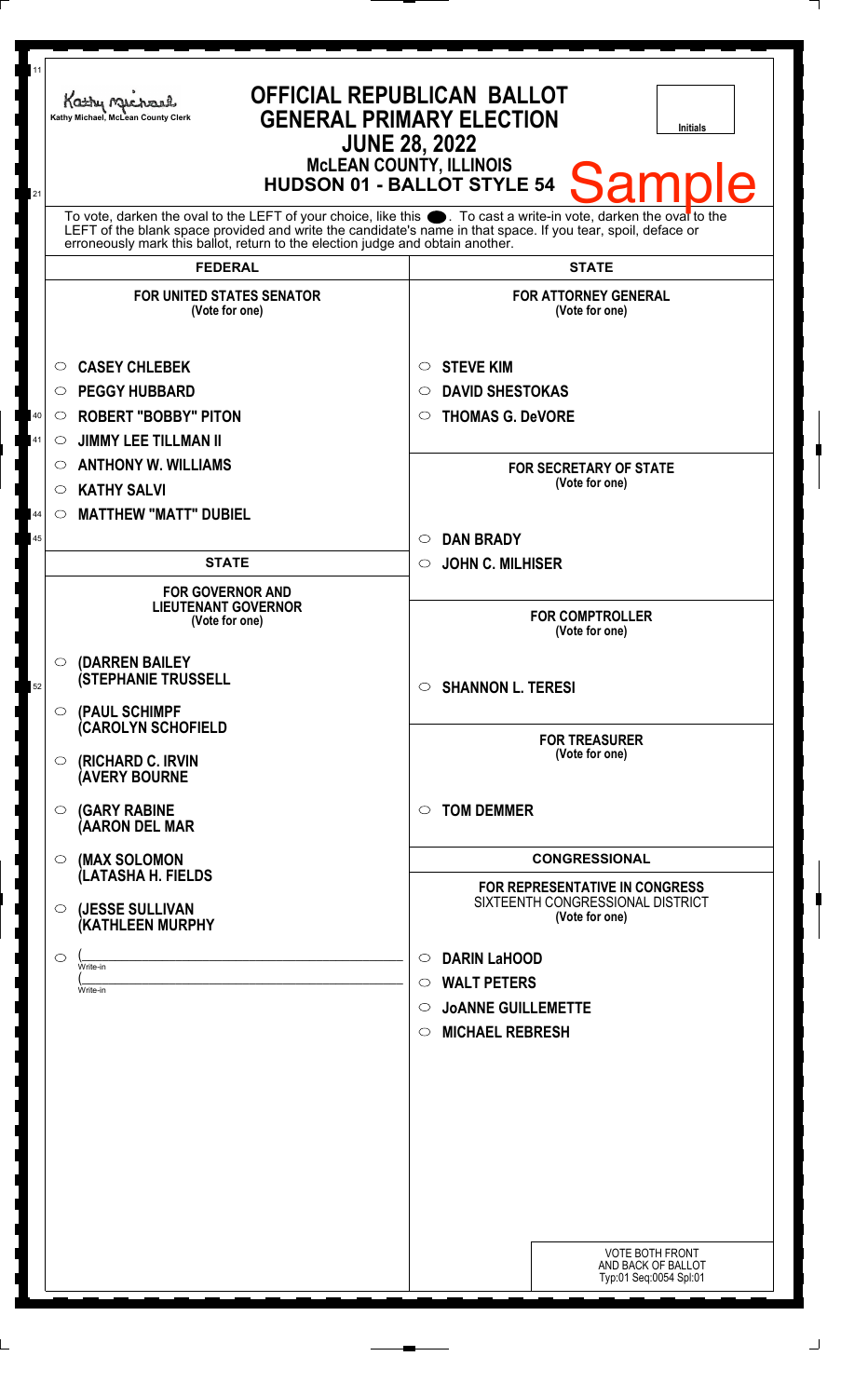|                                                                                                                | <b>OFFICIAL REPUBLICAN BALLOT - GENERAL PRIMARY ELECTION - JUNE 28, 2022</b>                                                        |
|----------------------------------------------------------------------------------------------------------------|-------------------------------------------------------------------------------------------------------------------------------------|
| <b>LEGISLATIVE</b>                                                                                             | <b>JUDICIAL</b>                                                                                                                     |
| <b>FOR STATE SENATOR</b><br>FORTY-SIXTH LEGISLATIVE DISTRICT<br>(Vote for one)                                 | FOR JUDGE OF THE CIRCUIT COURT<br>ELEVENTH JUDICIAL CIRCUIT<br>(To fill the vacancy of the Hon. Scott Drazewski)<br>(Vote for one)  |
| <b>DESI ANDERSON</b><br>$\circ$                                                                                | <b>CARLA BARNES</b><br>$\circ$                                                                                                      |
| <b>REPRESENTATIVE</b>                                                                                          |                                                                                                                                     |
| <b>FOR REPRESENTATIVE</b><br>IN THE GENERAL ASSEMBLY<br>NINETY-FIRST REPRESENTATIVE DISTRICT<br>(Vote for one) | FOR JUDGE OF THE CIRCUIT COURT<br>ELEVENTH JUDICIAL CIRCUIT<br>(To fill the vacancy of the Hon. Paul G. Lawrence)<br>(Vote for one) |
| <b>SCOTT PRESTON</b><br>$\circ$                                                                                | <b>DON KNAPP</b><br>$\circ$                                                                                                         |
| <b>JAMES S. FISHER</b><br>$\circ$                                                                              | <b>AMY McFARLAND</b><br>$\circ$                                                                                                     |
| <b>COUNTY</b>                                                                                                  | <b>PRECINCT</b>                                                                                                                     |
| <b>FOR COUNTY CLERK</b><br>(Vote for one)                                                                      | FOR PRECINCT COMMITTEEPERSON<br>HUDSON 01<br>(Vote for one)                                                                         |
| <b>KATHY MICHAEL</b><br>$\circ$                                                                                | <b>JAMES S. FISHER</b><br>$\circ$                                                                                                   |
| <b>FOR COUNTY TREASURER</b><br>(Vote for one)                                                                  |                                                                                                                                     |
| <b>REBECCA C. McNEIL</b><br>$\circ$                                                                            |                                                                                                                                     |
| <b>FOR COUNTY SHERIFF</b><br>(Vote for one)                                                                    |                                                                                                                                     |
| <b>MATT LANE</b><br>$\circ$                                                                                    |                                                                                                                                     |
| <b>REGIONAL OFFICE</b><br>OF EDUCATION                                                                         |                                                                                                                                     |
| FOR REGIONAL SUPERINTENDENT OF SCHOOLS<br>(MASON, TAZEWELL AND WOODFORD COUNTIES)<br>(Vote for one)            |                                                                                                                                     |
| <b>JEFFREY SHANE EKENA</b><br>$\circ$                                                                          |                                                                                                                                     |
| <b>COUNTY BOARD</b>                                                                                            |                                                                                                                                     |
| <b>FOR COUNTY BOARD MEMBER</b><br><b>COUNTY BOARD DISTRICT 1</b><br>(Vote for not more than two)               |                                                                                                                                     |
| <b>ADAM REEVES</b><br>$\circ$<br>$\circ$<br>Write-in                                                           |                                                                                                                                     |
|                                                                                                                | YOU HAVE NOW<br><b>COMPLETED VOTING</b>                                                                                             |
|                                                                                                                | <b>VOTE BOTH FRONT</b><br>AND BACK OF BALLOT<br>Typ:01 Seq:0054 Spl:01                                                              |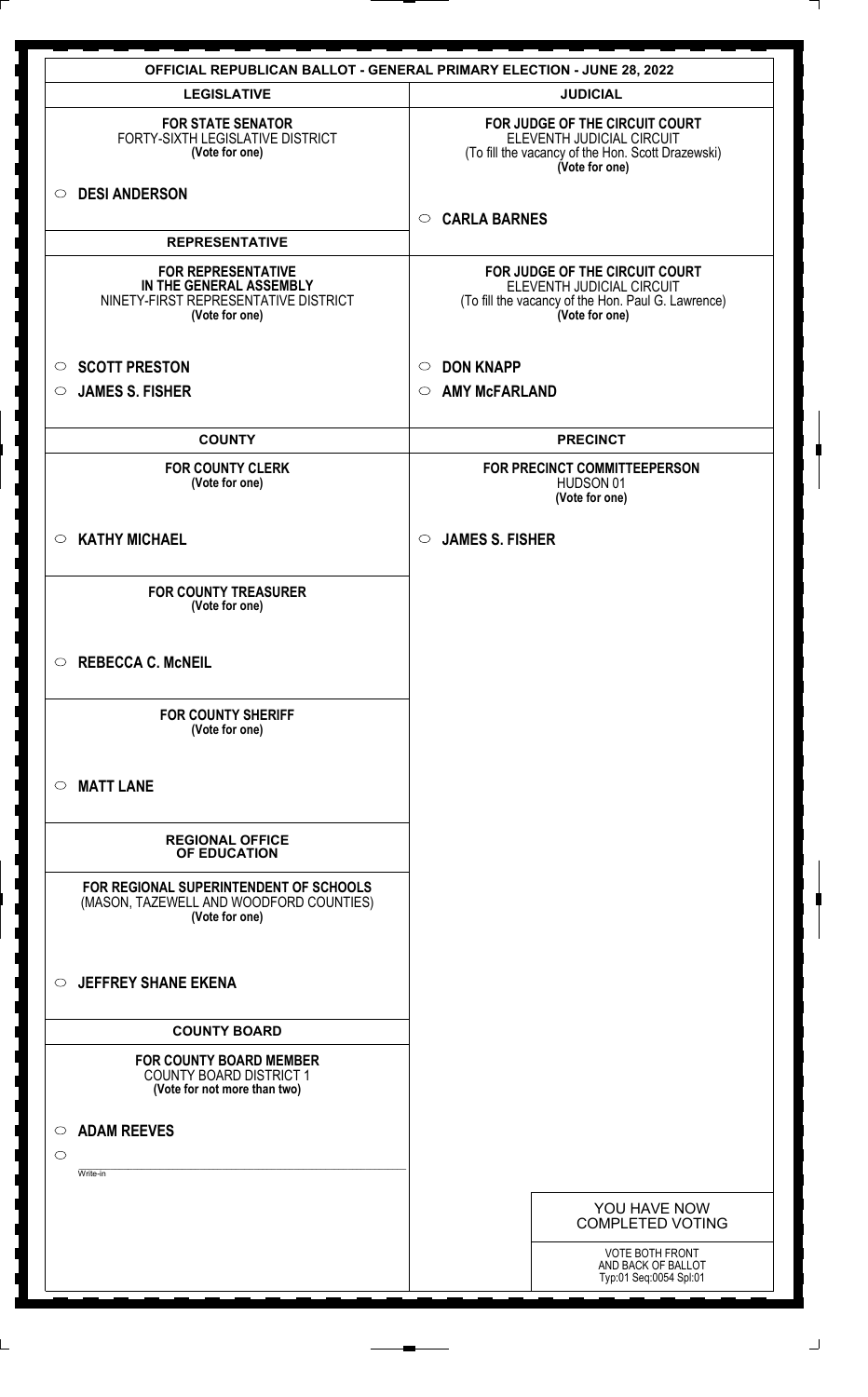| 11<br>21 | Kathy Michael<br>Kathy Michael, McLean County Clerk                                                                                                                                                                                                                                                                    | <b>OFFICIAL REPUBLICAN BALLOT</b><br><b>GENERAL PRIMARY ELECTION</b><br>Initials<br><b>JUNE 28, 2022</b><br><b>McLEAN COUNTY, ILLINOIS</b><br>Samı<br><b>HUDSON 01 - BALLOT STYLE 55</b> |
|----------|------------------------------------------------------------------------------------------------------------------------------------------------------------------------------------------------------------------------------------------------------------------------------------------------------------------------|------------------------------------------------------------------------------------------------------------------------------------------------------------------------------------------|
|          | To vote, darken the oval to the LEFT of your choice, like this $\bullet$ . To cast a write-in vote, darken the oval to the LEFT of the blank space provided and write the candidate's name in that space. If you tear, spoil, deface<br>erroneously mark this ballot, return to the election judge and obtain another. |                                                                                                                                                                                          |
|          | <b>FEDERAL</b><br><b>FOR UNITED STATES SENATOR</b><br>(Vote for one)                                                                                                                                                                                                                                                   | <b>STATE</b><br><b>FOR ATTORNEY GENERAL</b><br>(Vote for one)                                                                                                                            |
| 40<br>41 | <b>CASEY CHLEBEK</b><br>$\circ$<br><b>PEGGY HUBBARD</b><br>O<br><b>ROBERT "BOBBY" PITON</b><br>$\circ$<br><b>JIMMY LEE TILLMAN II</b><br>$\circ$<br><b>ANTHONY W. WILLIAMS</b><br>$\circ$                                                                                                                              | <b>STEVE KIM</b><br>$\circ$<br><b>DAVID SHESTOKAS</b><br>$\circlearrowright$<br><b>THOMAS G. DeVORE</b><br>$\circ$<br><b>FOR SECRETARY OF STATE</b>                                      |
| 44<br>45 | <b>KATHY SALVI</b><br>$\circ$<br><b>MATTHEW "MATT" DUBIEL</b><br>$\circ$<br><b>STATE</b>                                                                                                                                                                                                                               | (Vote for one)<br><b>DAN BRADY</b><br>$\circlearrowright$<br>$\circ$                                                                                                                     |
|          | <b>FOR GOVERNOR AND</b><br><b>LIEUTENANT GOVERNOR</b><br>(Vote for one)                                                                                                                                                                                                                                                | <b>JOHN C. MILHISER</b><br><b>FOR COMPTROLLER</b><br>(Vote for one)                                                                                                                      |
| 53       | (DARREN BAILEY<br>$\circ$<br><b>(STEPHANIE TRUSSELL</b><br>(PAUL SCHIMPF<br>$\circ$                                                                                                                                                                                                                                    | $\circ$ SHANNON L. TERESI                                                                                                                                                                |
|          | (CAROLYN SCHOFIELD<br>(RICHARD C. IRVIN<br>$\circ$<br><b>(AVERY BOURNE</b>                                                                                                                                                                                                                                             | <b>FOR TREASURER</b><br>(Vote for one)                                                                                                                                                   |
|          | <b>(GARY RABINE</b><br>$\circ$<br>(AARON DEL MAR                                                                                                                                                                                                                                                                       | <b>TOM DEMMER</b><br>$\circ$                                                                                                                                                             |
|          | (MAX SOLOMON<br>$\circ$<br>(LATASHA H. FIELDS                                                                                                                                                                                                                                                                          | <b>CONGRESSIONAL</b><br>FOR REPRESENTATIVE IN CONGRESS<br>SIXTEENTH CONGRESSIONAL DISTRICT                                                                                               |
|          | (JESSE SULLIVAN<br>$\circ$<br><b>(KATHLEEN MURPHY</b><br>$\circ$<br>Write-in<br>Write-in                                                                                                                                                                                                                               | (Vote for one)<br><b>DARIN LaHOOD</b><br>$\circ$<br><b>WALT PETERS</b><br>$\bigcirc$<br><b>JOANNE GUILLEMETTE</b><br>$\circ$<br><b>MICHAEL REBRESH</b><br>$\circ$                        |
|          |                                                                                                                                                                                                                                                                                                                        | <b>VOTE BOTH FRONT</b><br>AND BACK OF BALLOT<br>Typ:01 Seq:0055 Spl:01                                                                                                                   |